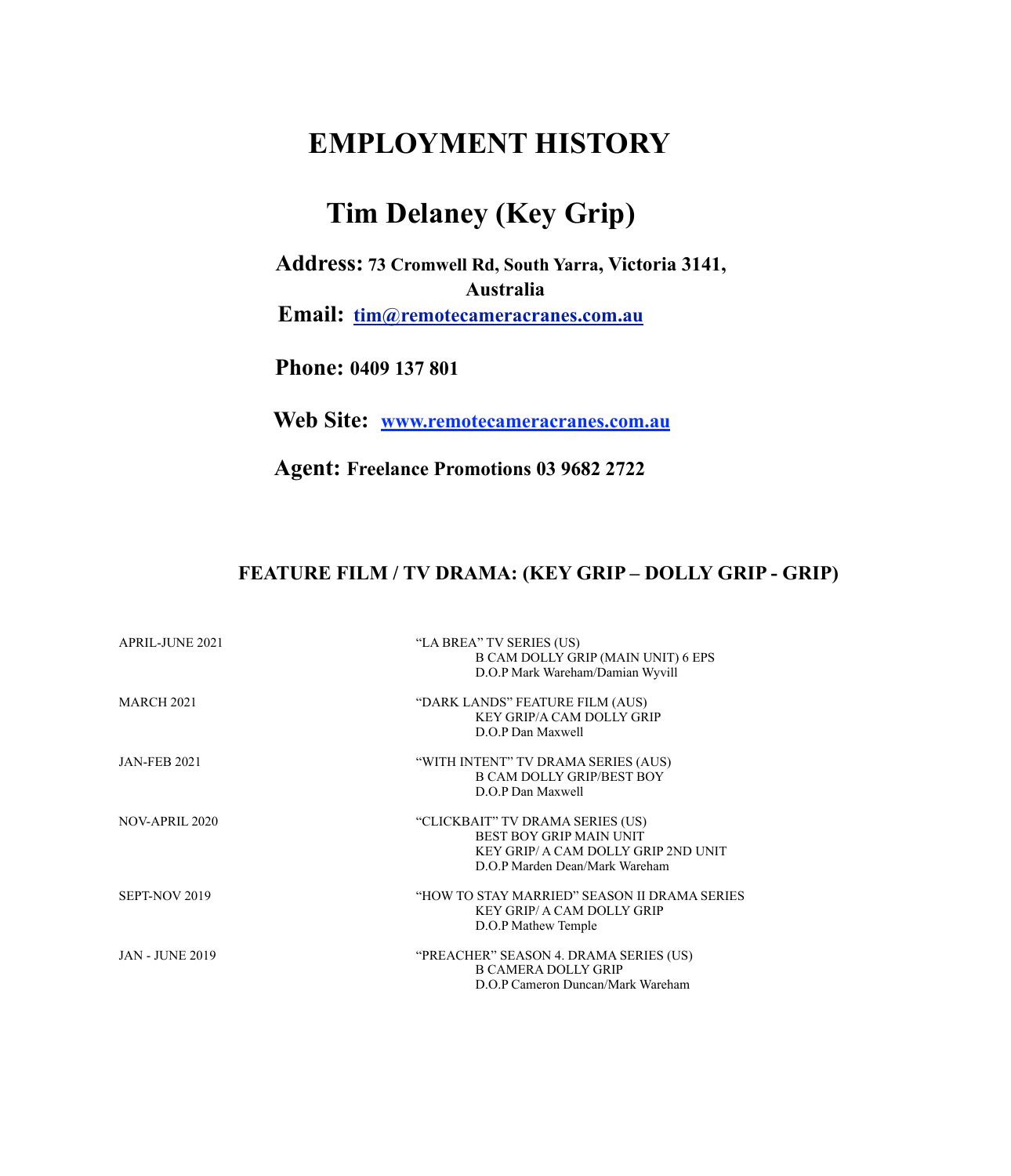| OCT-NOV 2018             | "THE SOLVER" DRAMA SERIES (Hong Kong)<br>'A' CAM DOLLY GRIP<br>D.O.P Lee Chun Wa                              |
|--------------------------|---------------------------------------------------------------------------------------------------------------|
| <b>AUG - SEPT 2018</b>   | "THE WHISTLE BLOWER" FEATURE FILM (China)<br>BEST BOY GRIP (ACTION UNIT)<br>D.O.P Mark Wareham                |
| <b>JUNE MAY-AUG 2018</b> | "HOW TO STAY MARRIED" DRAMA SERIES<br><b>KEY GRIP/ A CAM DOLLY GRIP</b><br>D.O.P Joanne Donahoe-Beckwith      |
| <b>MAY-AUG 2017</b>      | "IN LIKE FLYNN" FEATURE FILM (US)<br>KEY GRIP/ A CAM DOLLY GRIP<br>D.O.P Peter Holland                        |
| <b>MARCH 2017</b>        | "GUILTY" FEATURE DOCUMENTARY<br>KEY GRIP/ A CAM DOLLY GRIP<br>D.O.P Katie Milwright ACS                       |
| <b>JAN 2017</b>          | "RONNIE CHEING INTERNATIONAL STUDENT" COMEDY SERIES<br><b>KEY GRIP/ A CAM DOLLY GRIP</b><br>D.O.P Simon Riera |
| <b>AUG 2016</b>          | "EDGE OF THE BUSH" COMEDY SERIES<br><b>KEY GRIP/ A CAM DOLLY GRIP</b><br>D.O.P Matthew Temple                 |
| SEPT-OCT 2016            | "LIVING SPACE" FEATURE FILM (Australia)<br>KEY GRIP/ A CAM DOLLY GRIP<br>D.O.P Branco Grabovac                |
| MAY-JUNE 2016            | "FANCY BOYS" TV COMEDY SERIES<br>KEY GRIP/A CAM DOLLY GRIP<br>D.O.P Matthew Temple                            |
| <b>MAR 2016</b>          | "LITTLE ACORNS" TV COMEDY SERIES<br><b>KEY GRIP/ A CAM DOLLY GRIP</b><br>D.O.P Joanne Donahoe-Beckwith        |
| <b>NOV-DEC 2015</b>      | "RONNIE CHENG INTERNATIONAL STUDENT" COMEDY PILOT<br><b>KEY GRIP/ A CAM DOLLY GRIP</b><br>D.O.P Simon Riera   |
| AUG-SEPT 2015            | "BAD GIRL' FEATURE FILM (Australia)<br>KEY GRIP/A CAM DOLLY GRIP<br>D.O.P Gavin Head                          |
| <b>MAR-JUL 2015</b>      | "HOUSE HUSBANDS' SERIES IV DRAMA SERIES<br>KEY GRIP/ A CAM DOLLY GRIP<br>D.O.P Nick Owens/Bruce Young         |
| <b>JAN-MAR 2015</b>      | "CHILDHOODS END" DRAMA SERIES (US)<br><b>KEY GRIP 2ND UNIT</b><br>D.O.P Darrin Keough                         |
| <b>DEC 2014</b>          | "RICKETTS LANE" COMEDY SERIES<br>KEY GRIP/ A CAM DOLLY GRIP<br>D.O.P David Cameron                            |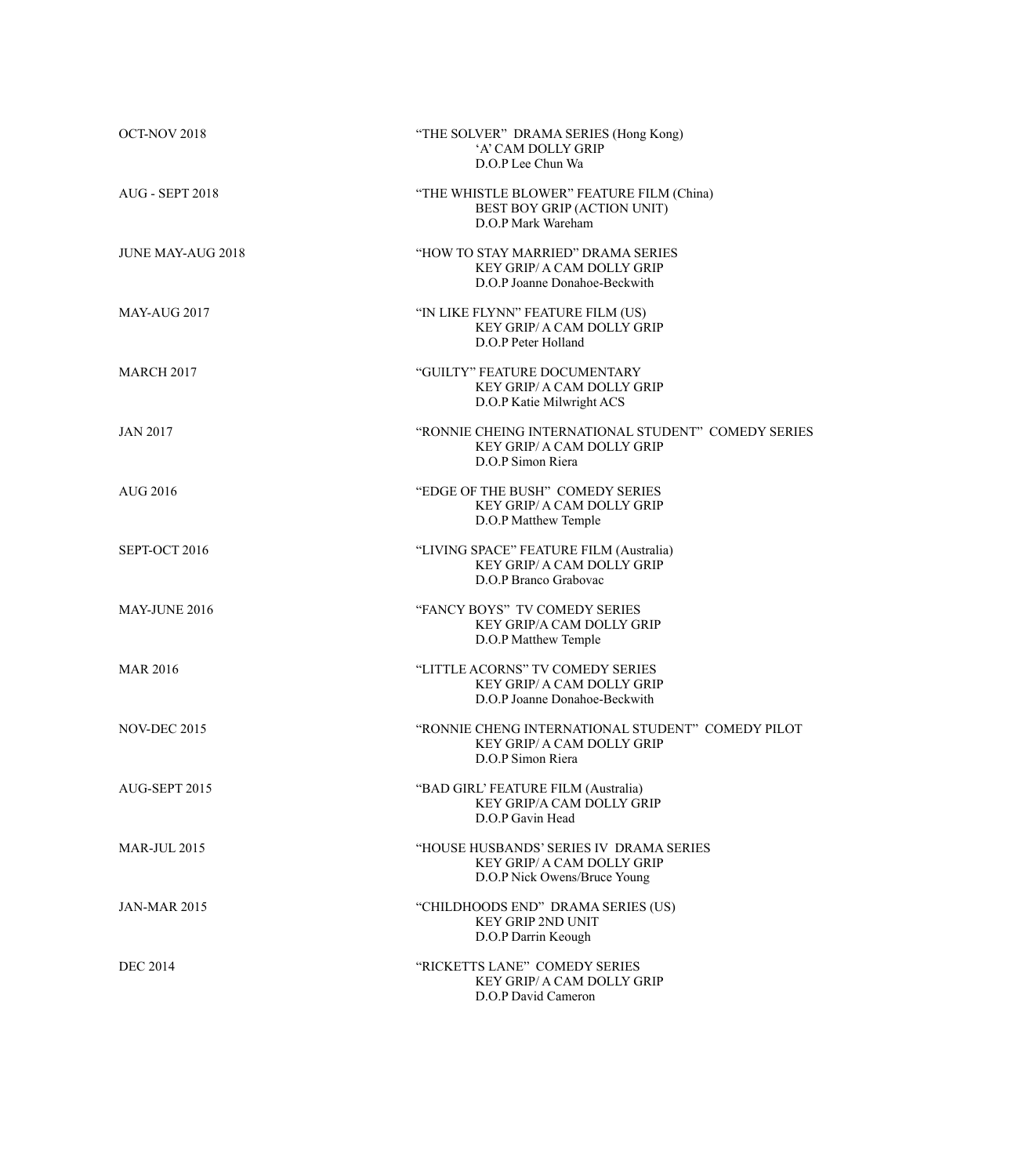| JAN-JUNE 2014       | "HOUSE HUSBANDS' SERIES III DRAMA SERIES<br><b>KEY GRIP/ A DOLLY GRIP</b><br>D.O.P Nick Owens                              |
|---------------------|----------------------------------------------------------------------------------------------------------------------------|
| OCT-NOV 2013        | "SCHAPPELL " DRAMA SERIES<br><b>KEY GRIP/ A DOLLY GRIP</b><br>D.O.P Peter Holland ACS                                      |
| <b>SEPT 2013</b>    | "THE MENKOFF METHOD" FEATURE FILM Australia<br><b>BEST BOY GRIP /PART</b><br>D.O.P Darrin Keough                           |
| <b>JUL-AUG 2013</b> | "DRUNK TOWN'S FINEST" FEATURE FILM United States NM.<br><b>KEY GRIP/ A CAM DOLLY GRIP</b><br>D.O.P Peter Holland ACS       |
| FEB-JUNE 2013       | "HOUSE HUSBANDS" SERIES II TV DRAMA SERIES<br><b>KEY GRIP/ A CAM DOLLY GRIP</b><br>D.O.P. Nick Owens                       |
| OCT-DEC 2012        | "BETTER MAN" DRAMA (SBS) Australia<br><b>KEY GRIP/ A CAM DOLLY GRIP</b><br>D.O.P. Peter Holland ACS                        |
| SEPT-OCT 2012       | "PROBLEMS" SERIES COMEDY<br><b>KEY GRIP/ A CAM DOLLY GRIP</b><br>D.O.P. Simon Chapman ACS                                  |
| MAY-SEPT 2012       | "HOUSE HUSBANDS" SERIES I DRAMA SERIES<br><b>KEY GRIP/ A CAM DOLLY GRIP</b><br>D.O.P. Nick Owens                           |
| APRIL-MAY 2012      | "MRS BIGGS" TV DRAMA. UK/Australia<br>KEY GRIP/ A CAM DOLLY GRIP<br>D.O.P Fabian Wagner BSC                                |
| <b>MAR-APRIL</b>    | "THE FRONTIER" TV DRAMA PILOT (US)<br>(B CAM) DOLLY GRIP<br>D.O.P John Lindley ASC                                         |
| MAY-AUG 2011        | "RUSH IV" TV DRAMA SERIES Main & 2 <sup>nd</sup> Unit<br><b>KEY GRIP/ A CAM DOLLY GRIP</b><br>D.O.P Nick Owen, Mike Steele |
| <b>JAN-MAR 2011</b> | "WOODLEY" COMEDY/DRAMA SERIES<br>KEY GRIP/ A CAM DOLLY GRIP<br>D.O.P Simon Chapman ACS                                     |
| NOV-DEC 10          | "JUDITH LUCY'S SPIRITUAL  JOURNEY" DOCU/DRAMA SERIES<br>KEY GRIP/ A CAM DOLLY GRIP<br>D.O.P Andy Topp                      |
| MAR-SEPT 10         | "RUSH III"- DRAMA SERIES 2 <sup>nd</sup> Unit<br>KEY GRIP/ A CAM DOLLY GRIP<br>D.O.P Laurie Zaffino                        |
| MAR-AUG 09          | "RUSH II" - DRAMA SERIES 2 <sup>nd</sup> Unit<br>KEY GRIP/ A CAM DOLLY GRIP<br>D.O.P Laurie Zaffino                        |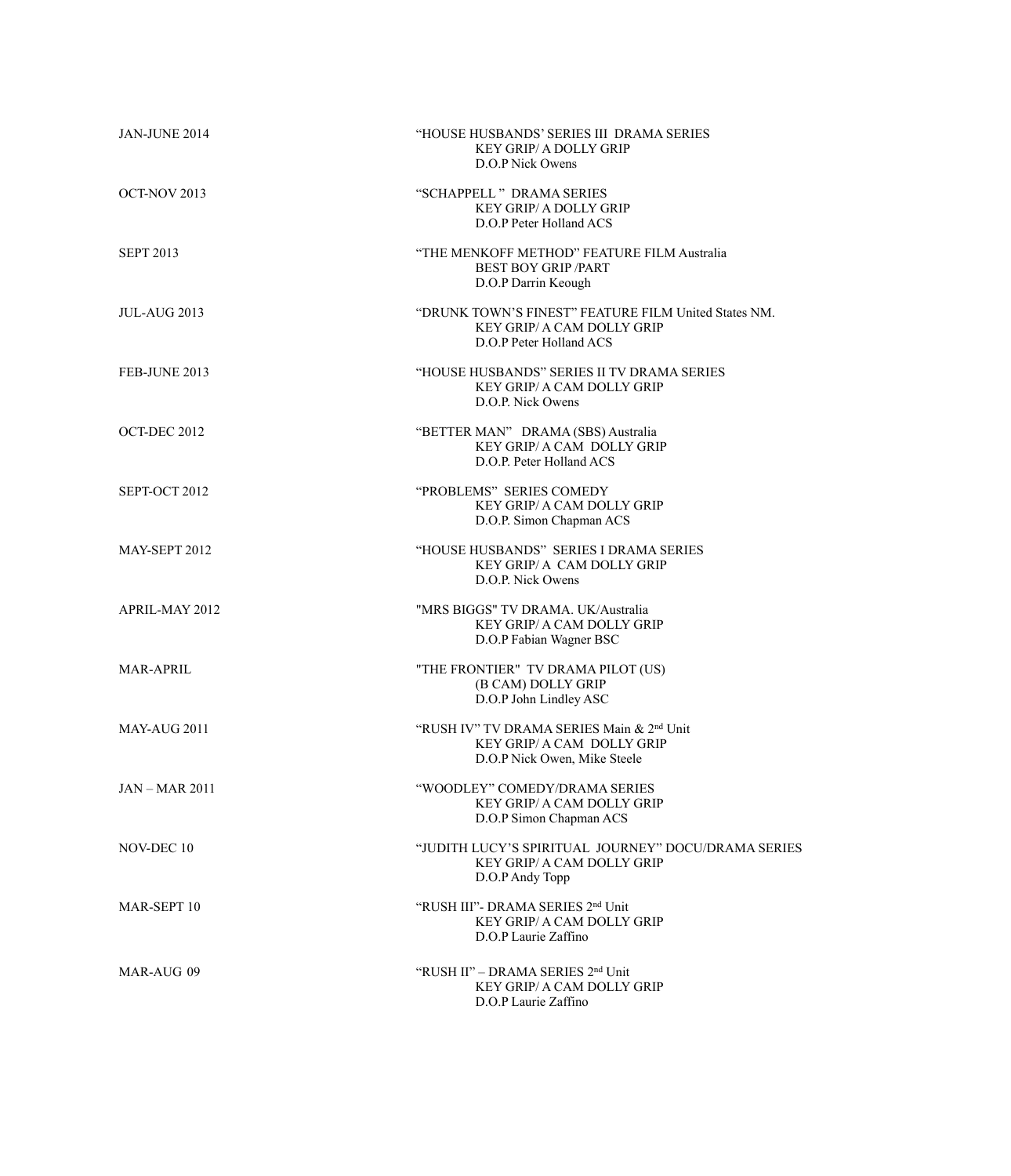| OCT-DEC 08            | "THE LOVED ONES"- FEATURE FILM Australia<br><b>KEY GRIP/ A CAM DOLLY GRIP</b><br>DOP. Simon Chapman                  |
|-----------------------|----------------------------------------------------------------------------------------------------------------------|
| <b>NOV 07-JUNE 08</b> | "THE SADDLE CLUB III" - DRAMA SERIES (Canada/Australia)<br><b>KEY GRIP/ A CAM DOLLY GRIP</b><br>D.O.P Peter Falk ACS |
| JULY 08               | "RUSH" – DRAMA SERIES 2 <sup>nd</sup> Unit<br>KEY GRIP/ A CAM DOLLY GRIP<br>D.O.P Jaems Grant ACS/Peter Falk ACS     |
| <b>JUNE-AUG 07</b>    | "PREY" - FEATURE FILM (US/Australia)<br>KEY GRIP/ A CAM DOLLY GRIP<br>D.O.P Andrew Topp                              |
| AUG-OCT               | "UNDERBELLY I" DRAMA SERIES 2nd Unit<br>KEY GRIP/ A CAM DOLLY GRIP                                                   |
| <b>MAR-07</b>         | "LOVE STORY 2050" - FEATURE FILM (India) 35mm<br><b>KEY GRIP/ A CAM DOLLY GRIP</b><br>D.O.P Sunil Patel              |
| MAY-JUNE 06           | "JULY KATRIL" - FEATURE FILM (India) 35mm<br>KEY GRIP/ A CAM DOLLY GRIP<br>D.O.P Shankker Ramill                     |
| <b>NOV-06</b>         | "ADVANTAGE SATAN"-S/F (Australia)35mm<br>KEY GRIP/ A CAM DOLLY GRIP<br>DOP Simon Chapman ACS                         |
| $MAR$ – JUNE 05       | "SALAAM NAMASTE" - FEATURE FILM (India) 35mm<br><b>KEY GRIP/ A CAM DOLLY GRIP</b><br>DOP Sunil Patel                 |
| $MAY - 04$            | "MY SISTER" SHORT FILM - (Australia) 35mm<br>KEY GRIP/ A CAM DOLLY GRIP<br>DOP. Tim Hudson                           |
| <b>JULY-03</b>        | "SOLO" SHORT FILM<br>KEY GRIP/ A CAM DOLLY GRIP<br>DOP. Ben Doudney ACS                                              |
| APRIL - MAY 03        | "JOSH JARMAN" FEATURE FILM (Australia) 16mm<br>KEY GRIP/ A CAM DOLLY GRIP<br>DOP. Jaems Grant                        |
| $AUG - DEC 02$        | "THE SADDLE CLUB II" DRAMA SERIES (Canada/Aust) 16mm<br><b>KEY GRIP/ A CAM DOLLY GRIP</b><br>DOP. Peter Falk ACS     |
| $APR - 02$            | "WHISPERING IN THE DARK" SHORT FILM 16mm<br>KEY GRIP/ A CAM DOLLY GRIP<br>DOP: Richard Hoskings                      |
| OCT $01$ – FEB 02     | "PONDEROSA" DRAMA SERIES (US) HD<br>KEY GRIP/ A CAM DOLLY GRIP<br>DOP: Brendan Lavelle. Henry Pierce                 |
| SEPT-01               | "MARSHALL'S LAW" TV DRAMA PILOT<br><b>KEY GRIP/ A CAM DOLLY GRIP</b><br>DOP: Jaems Grant ACS                         |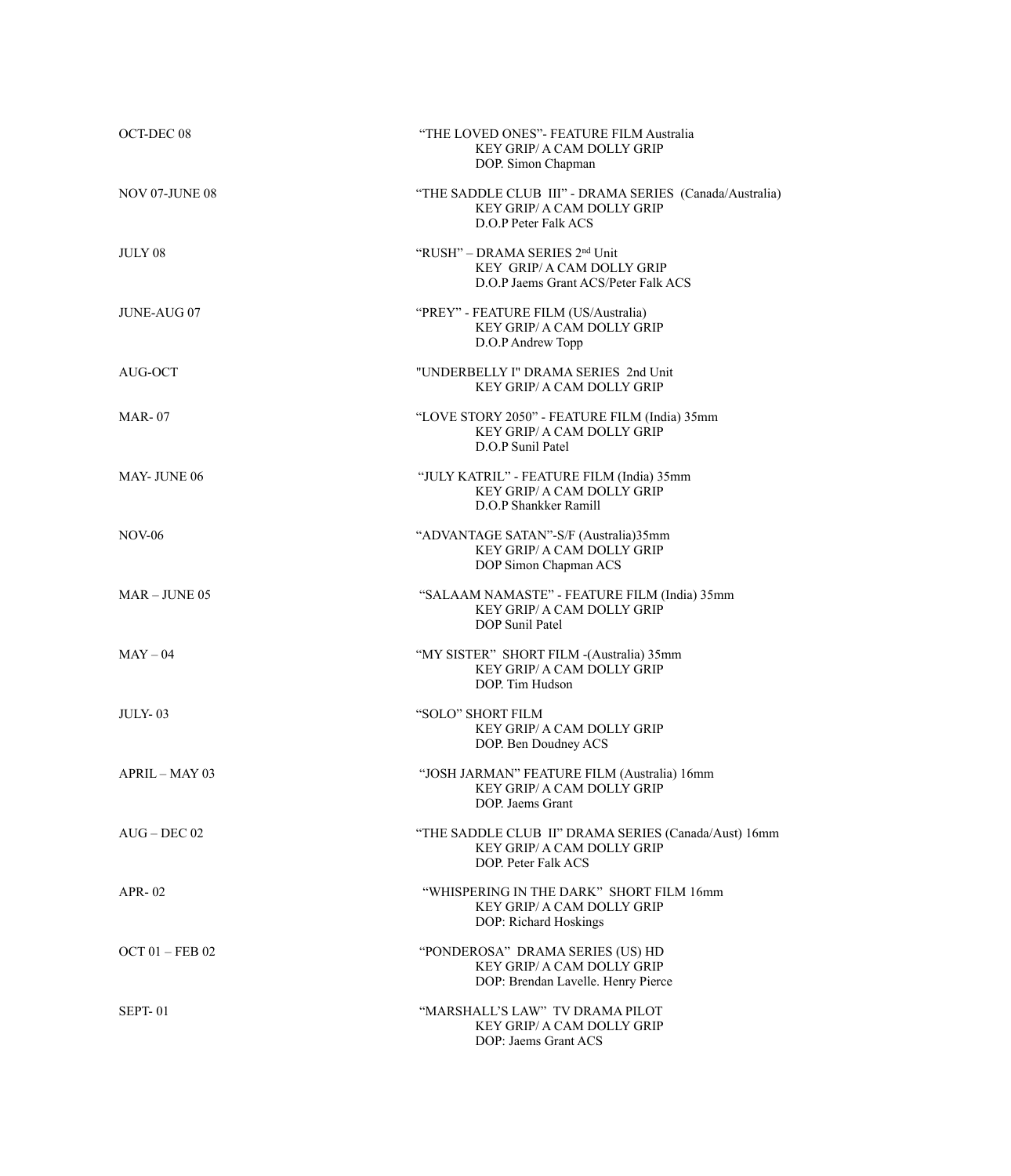| <b>JAN 01 - FEB 01</b>     | "THE KIMES" FEATURE (US) 35mm<br><b>GENERATOR OPERATOR</b><br>DOP: Jaems Grant.ACS                                   |
|----------------------------|----------------------------------------------------------------------------------------------------------------------|
| MAR $01 -$ AUG $01$        | "SHORT CUTS" DRAMA SERIES (Canada/Australia) 16mm<br>KEY GRIP/ A CAM DOLLY GRIP<br>DOP: Dan Burstall,                |
| JUL 00 - DEC 00:           | "THE SADDLE CLUB " DRAMA SERIES (Canada/Australia) 16mm<br>KEY GRIP / A CAM DOLLY GRIP<br>DOP: Gary Moore.           |
| AUG 98 - AUG 99:           | "FLIPPER III & IV" DRAMA SERIES (US) 35mm<br>KEY GRIP 2 <sup>nd</sup> Unit (Under Water/Dive Unit)<br>DOP: Geoff Cox |
| <b>APRIL 1998:</b>         | "DEAR CLAUDIA" – FEATURE FILM (Australia) 35mm<br><b>BEST BOY/GRIP</b><br>DOP: Brian Breenie                         |
| FEB 1998:                  | "FIFTEEN AMOURE" – FEATURE FILM (Australia) 35mm<br><b>KEY GRIP/ A CAM DOLLY GRIP</b><br>DOP: John Brock A.C.S       |
| <b>JUNE - NOV 1997:</b>    | "MEDIVAC 3" DRAMA SERIES (Australia) 16mm<br><b>BEST BOY/ B CAM DOLLY GRIP</b><br>DOP: Gene Moller                   |
| <b>FEB - MARCH 1997:</b>   | "I AM THE EARTH" FEATURE FILM (Japan) - 35mm<br><b>BEST BOY/ B CAM DOLLY GRIP</b><br>DOP: Hasogowa San               |
| <b>JUNE 96 - JAN 1997:</b> | "FLIPPER II" DRAMA SERIES (US) 35mm<br>KEY GRIP 2 <sup>nd</sup> Unit (Under Water/Dive Unit)<br>DOP: Geoff Cox       |
| <b>JAN - FEB 1996:</b>     | "MERCURY" DRAMA SERIES -<br><b>BEST BOY/GRIP</b><br>D.O.P Clive Sell/Graham Brumley                                  |
| <b>SEPT - OCT 1995:</b>    | "THE BITE" FEATURE SERIES (Australia/UK) 16mm<br><b>BEST BOY/GRIP</b><br>DOP: Steve Windon ACS                       |
| AUG - SEPT 1995:           | "SHORT WAVE" - 3 X 10-Minute SHORT FILMS 16mm<br><b>BEST BOY</b><br>D.O.P Clive Sell/Graham Brumley                  |
| <b>MARCH - JULY 1995:</b>  | "CORRELLI" DRAMA SERIES<br><b>BEST BOY/GRIP</b><br>DOP Clive Sell/Graham Brumley                                     |
| <b>JUNE - JULY 1994:</b>   | "JANUS" - DRAMA SERIES<br><b>BEST BOY/GRIP</b><br>DOP Clive Sell/Graham Brumley                                      |
| SEPT 1993 - MAR 1994:      | "THE DAMNATION OF HARVEY Mc HUGH" -<br><b>DRAMA SERIES</b><br><b>BEST BOY/GRIP</b><br>DOP Clive Sell/Graham Brumley  |